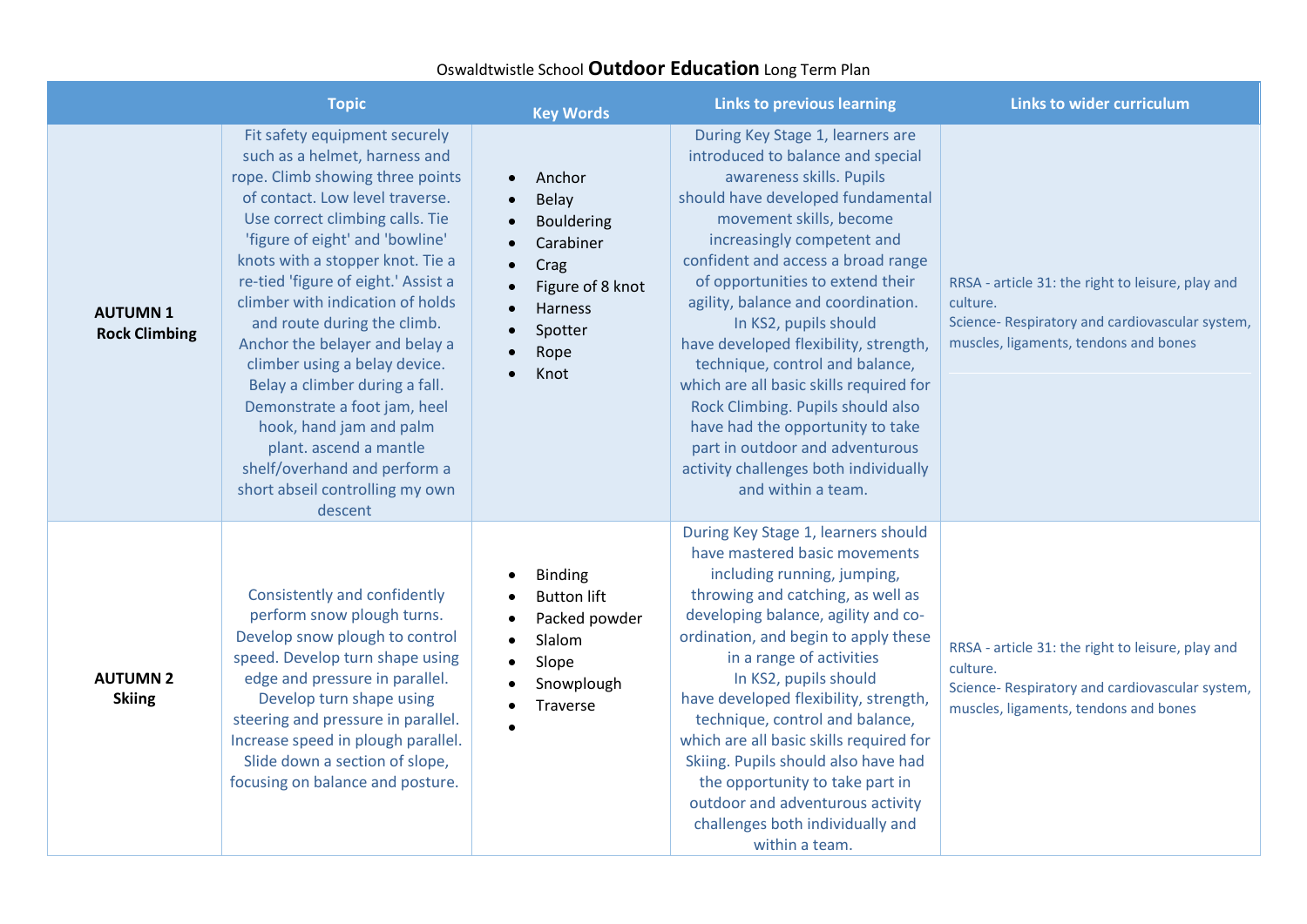## Oswaldtwistle School **Outdoor Education** Long Term Plan

| <b>SPRING 1</b><br>Snowboarding | Consistently and confidently<br>perform snow plough turns.<br>Develop snow plough to control<br>speed. Develop turn shape using<br>edge and pressure in parallel.<br>Develop turn shape using<br>steering and pressure in parallel.<br>Increase speed in plough parallel.<br>Slide down a section of slope,<br>focusing on balance and posture. | <b>Binding</b><br><b>Button lift</b><br>Packed powder<br>Slalom<br>Slope<br>Snowplough<br>Traverse | During Key Stage 1, learners should<br>have mastered basic movements<br>including running, jumping,<br>throwing and catching, as well as<br>developing balance, agility and co-<br>ordination, and begin to apply these<br>in a range of activities<br>In KS2, pupils should<br>have developed flexibility, strength,<br>technique, control and balance,<br>which are all basic skills required for<br>Skiing. Pupils should also have had<br>the opportunity to take part in<br>outdoor and adventurous activity<br>challenges both individually and<br>within a team. | RRSA - article 31: the right to leisure, play and<br>culture.<br>Science- Respiratory and cardiovascular system,<br>muscles, ligaments, tendons and bones |
|---------------------------------|-------------------------------------------------------------------------------------------------------------------------------------------------------------------------------------------------------------------------------------------------------------------------------------------------------------------------------------------------|----------------------------------------------------------------------------------------------------|-------------------------------------------------------------------------------------------------------------------------------------------------------------------------------------------------------------------------------------------------------------------------------------------------------------------------------------------------------------------------------------------------------------------------------------------------------------------------------------------------------------------------------------------------------------------------|-----------------------------------------------------------------------------------------------------------------------------------------------------------|
| <b>SPRING 2</b><br>Snowboarding | Consistently and confidently<br>perform snow plough turns.<br>Develop snow plough to control<br>speed. Develop turn shape using<br>edge and pressure in parallel.<br>Develop turn shape using<br>steering and pressure in parallel.<br>Increase speed in plough parallel.<br>Slide down a section of slope,<br>focusing on balance and posture. | <b>Binding</b><br><b>Button lift</b><br>Packed powder<br>Slalom<br>Slope<br>Snowplough<br>Traverse | During Key Stage 1, learners should<br>have mastered basic movements<br>including running, jumping,<br>throwing and catching, as well as<br>developing balance, agility and co-<br>ordination, and begin to apply these<br>in a range of activities<br>In KS2, pupils should<br>have developed flexibility, strength,<br>technique, control and balance,<br>which are all basic skills required for<br>Skiing. Pupils should also have had<br>the opportunity to take part in<br>outdoor and adventurous activity<br>challenges both individually and<br>within a team. | RRSA - article 31: the right to leisure, play and<br>culture.<br>Science- Respiratory and cardiovascular system,<br>muscles, ligaments, tendons and bones |
|                                 | Show a basic understanding of<br>maps and be able to orientate a                                                                                                                                                                                                                                                                                |                                                                                                    | During KS3 Geography, students are<br>taught to interpret Ordnance Survey                                                                                                                                                                                                                                                                                                                                                                                                                                                                                               | RRSA - article 31: the right to leisure, play and<br>culture.                                                                                             |